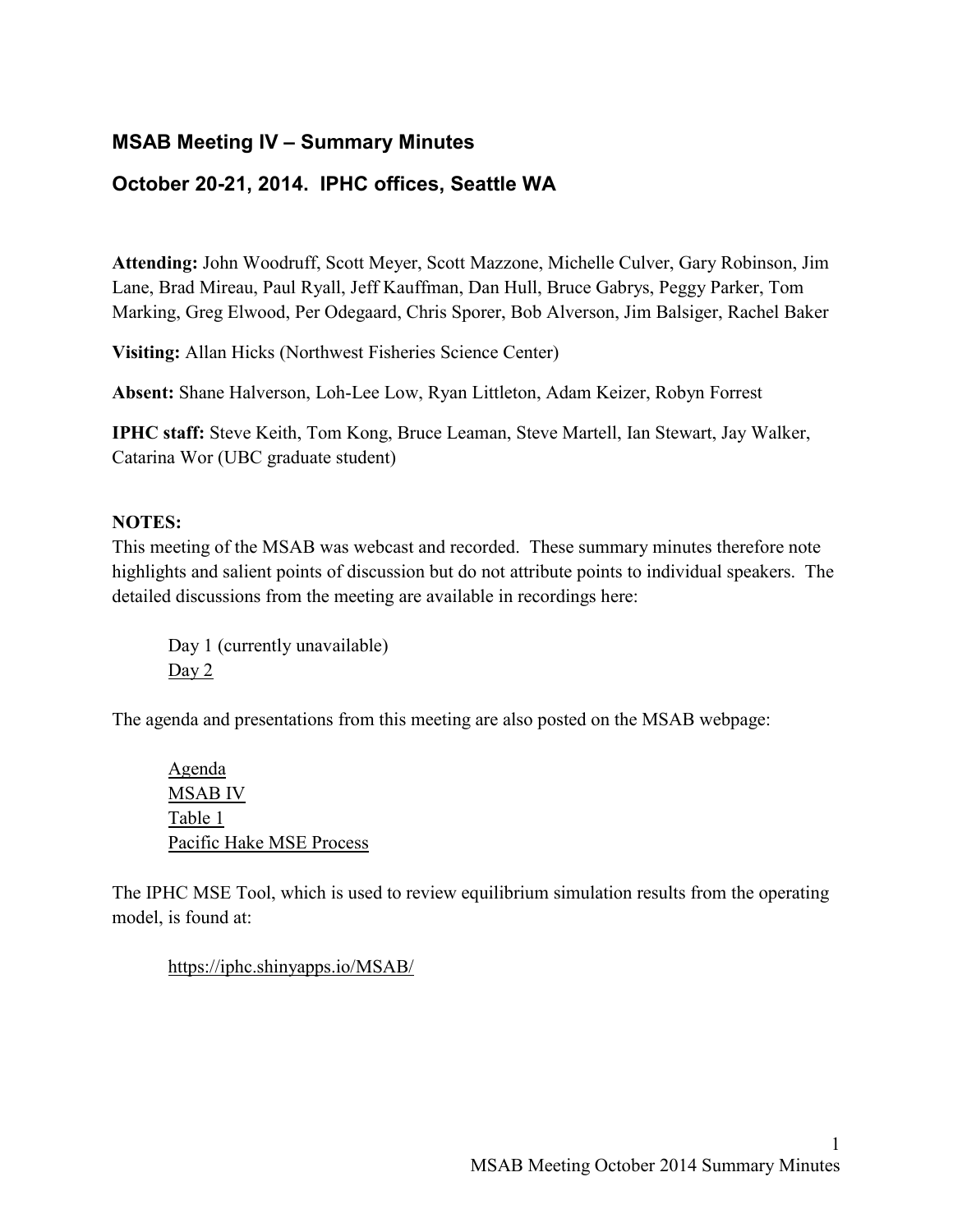## **Meeting Objectives**

The objectives for the October 2014 MSAB meeting were:

- Update on the status of the MSE objectives.
- Current status of the coast-wide Operating Model.
- A new tool for exploring alternative policy options.
- Compare notes with the Pacific hake MSE process.
- Set research priorities.
- Selection of chairs and co-chairs, and develop procedures for reporting to the Commission

The agenda for the meeting is included in the Appendix.

## **Summary Review from MSAB Meeting III, May 2014**

The meeting opened with a brief review of the previous MSAB meeting. (Summary minutes of the May 2014 meeting are posted here:

<http://www.iphc.info/MSAB%20Documents/MSABMay2014SummaryMinutes.pdf> )

Dr. Leaman presented the staff comments on the table of candidate MSE goals and objectives developed during the May meeting [\(Table](http://www.iphc.info/MSAB%20Documents/MSAB_Table1.pdf) 1). There was a brief discussion of the term "compensation" regarding bycatch mitigation in the list of candidate management procedures. In this instance, it refers to compensation in the biological sense, rather than in terms of fishery yield or regulations, and the group's focus is on mitigation of impacts. The Board made no changes to the table at this point, noting that further refinement of the table will take place during the MSE process.

Dr. Martell reviewed the size-limit case study from the May meeting as an example of using an evaluation tool with the Operating Model to test candidate management procedures with different scenarios.

A review of highlights from the May meeting led to a discussion of the MSE process and its place in the IPHC decision-making framework, including whether the MSAB would displace other IPHC advisory bodies. Dr. Leaman noted that the MSE process is designed to fit into and inform the IPHC decision-making structure, and that this was a good reason to discuss the MSE governance process later in this meeting. Regarding bycatch impacts in particular, coordinated management of total mortality among the agencies involved will be desirable, and MSE will provide inputs to both assessment and harvest management decisions. Dr. Martell noted that we have likely reached a good plateau in the refinement of management objectives and procedures, and the task now is to proceed with developing the operating model and conduct detailed evaluations.

## **Conditioning the Operating Model**

Dr. Martell presented the current status of the MSE Operating Model, which is now conditioned with halibut data. It is still in the developmental stage regarding the structures of the assessment ensemble models. The Operating Model currently operates at a coastwide level;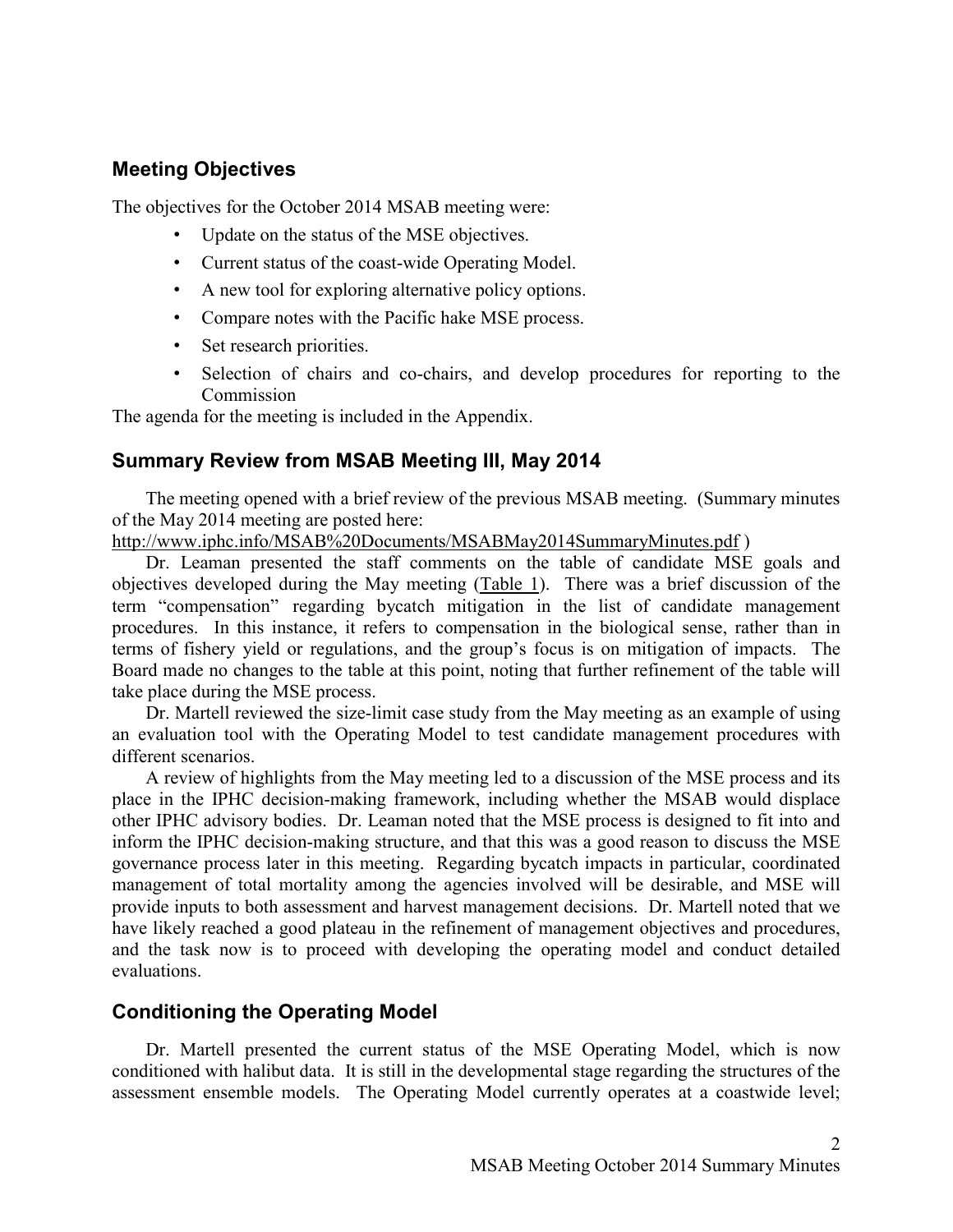spatial data for a four-area model is now ready, and incorporating it to model downstream effects will be the subject of continued work in the coming year.

The Operating Model will be used to model a range of scenarios in three overlapping areas: biological (including such variables as stock recruitment, natural mortality, environmental effects, growth, and migration), management (variables such as data and assessment, harvest policy, allocation, control rules, and agency action), and fishing effort dynamics (variables such as the directed fishery, bycatch fisheries, other fisheries, selectivity, and the setline survey).

Dr. Martell reviewed the differences between procedures – things we can manage – and scenarios – things we cannot manage – both of which include a wide range of uncertainty (see illustration below).

|                                             | Things we can manage                                                                              | Things we cannot manage                                                                                 |  |  |
|---------------------------------------------|---------------------------------------------------------------------------------------------------|---------------------------------------------------------------------------------------------------------|--|--|
| <b>Things</b><br>were<br>certain<br>about   | • Size limits<br>• Catch limits<br>.Rate of TAC change<br>• Allocation among sectors<br>$\bullet$ | $\bullet$ PDO - recruitment variation<br>• Changes in size-at-age<br>·Migration, dispersal<br>$\bullet$ |  |  |
| <b>Things</b><br>were<br>uncertain<br>about | $\bullet$ Bycatch<br>•Wastage<br>• Discard mortality rates<br>$\bullet_{\dots}$                   | •Natural mortality<br>• Recent recruitment trends<br>• Range contraction<br>$\bullet_{\dots}$           |  |  |

# PROCEDURES SCENARIOS

#### **Creating Alternative Scenarios**

Dr. Martell explained that scenarios for the Operating Model should bracket the range of hypothesized uncertainty. In contrast to assessment modeling, which aims to fit the available data, the Operating Model should encompass a variety of scenarios that result in divergent policy prescriptions. In response to the question of how to determine if a particular model is a good choice, Dr. Stewart and Dr. Martell discussed the ensemble of three models currently used for assessment, including their assumptions and the differences among them. Stock assessment modeling is focused on portraying the current state of the stock and historical trends. The Operating Model can be used to examine the range of possible outcomes going forward from the current state of the stock. They emphasized the need to limit the Operating Model scenarios to a manageable number, focusing on the largest sources of uncertainty and the greatest impact on harvest policy.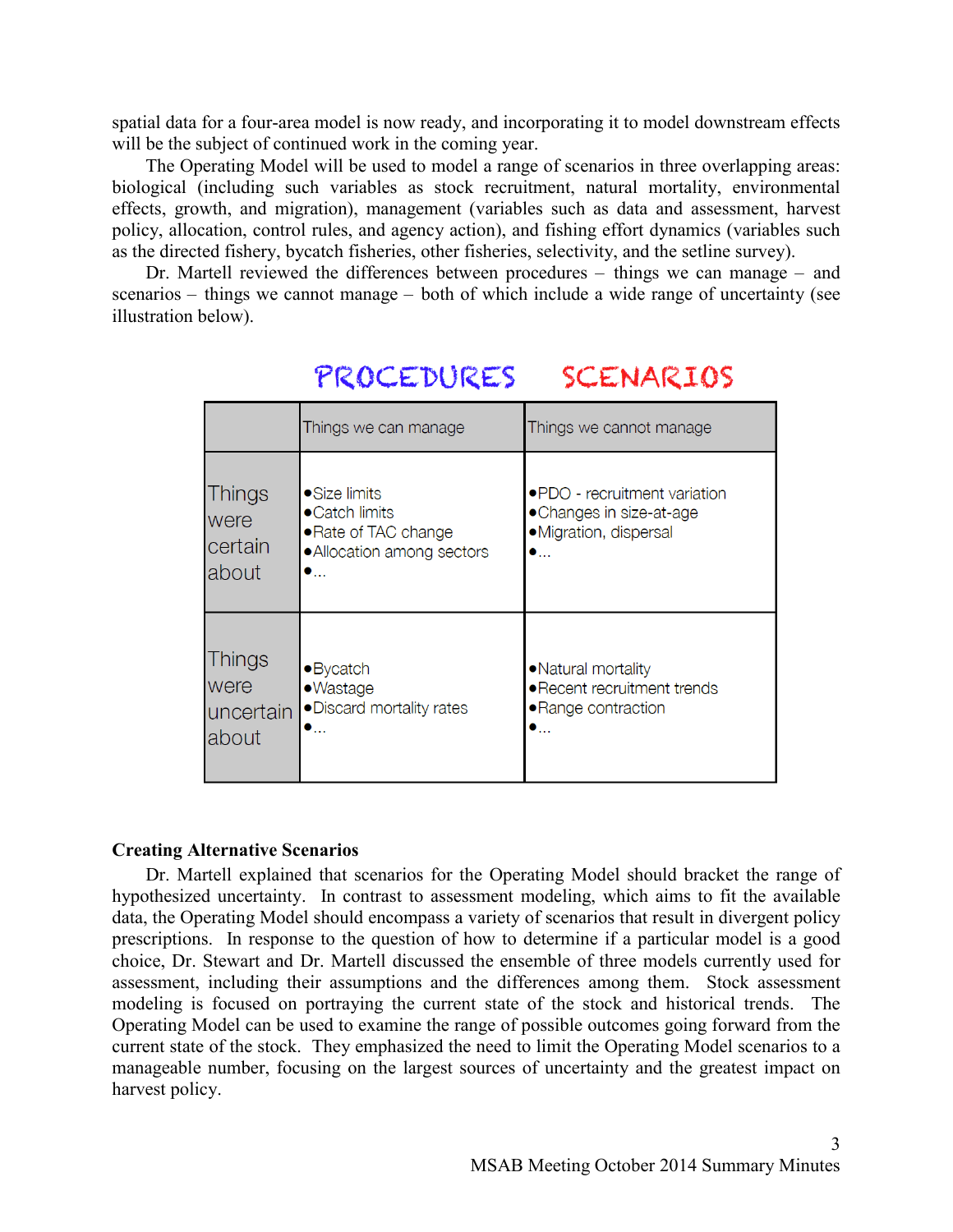Dr. Stewart presented two examples of sensitivity in assessment modeling to illustrate the concept of focusing on factors with the greatest impact on harvest policy. He noted that a 10% change up or down in the sex ratio of the commercial catch translates into a 50-million-pound range of spawning biomass estimates. Thus the assessment, and by extension, the harvest policy, is very sensitive to variability in the sex ratio. In contrast, spawning biomass estimates are relatively insensitive to the doubling of wastage in the directed commercial fishery. Although greater wastage doesn't change the current state of the stock, it means the stock appears to be less productive from the perspective of directed yield, which leads to reduced optimal harvest rates. Thus, changes in wastage have a large impact on harvest policy even if they don't affect the assessment to a similar degree.

Because of these often counter-intuitive contrasts between sensitivity in the model and sensitivity in the policy, the challenge for MSE scenario modeling is to choose scenarios that fit the data equally well but which encompass alternative assumptions in the resulting policy prescription going forward. Dr. Martell noted that it is useful to focus on the sensitivity of the underlying production function (such as natural mortality, recruitment, and growth) and global scaling (such as  $B_{100}$  [unfished spawning biomass]) when considering possible scenarios.

#### **Creating Alternative Procedures**

In choosing alternative management procedures to examine, Dr. Martell noted that there are an infinite number of possible combinations of regulations, data, assumptions, and models, quoting Rob Kronlund of DFO: "The combinatorics will kill you." The key is to define a manageably small number of hierarchical objectives in advance, which can be used to screen candidate management procedures. The focus should be on what can be managed, and to pick a range of possibilities robust to changes in things we cannot control (the scenarios).

Dr. Martell introduced the IPHC MSE Tool, a web-based application that uses an equilibrium model to exploring candidate procedures using the MSE Operating Model: <https://iphc.shinyapps.io/MSAB/> (nicknamed "Shiny"). The objective of the equilibrium model interface is to better understand the relationship and tradeoffs between policy variables (such as fishing mortality, size limits, and discard mortality rates) and response variables (such as yield, discards, and wastage in the directed fishery) by reviewing simulation results from the Operating Model. It compares alternative procedures developed using the six different harvest variables that can be adjusted:

- Fisheries selectivity,
- Minimum and maximum size limits,
- Discard mortality rate (DMR) for the directed fishery,
- Average selectivity in bycatch fisheries,
- Bycatch mortality from all other fleets, and
- Price per pound for four different size grades.

The model output consists of graphical and tabular results that summarize the biological sustainability objectives, fisheries sustainability objectives, and economic metrics. The harvest policy variables can be set independently for the alternative scenarios and the resulting differences can be compared using the graphical or tabular outputs.

Dr. Martell explained that the IPHC MSE Tool is an equilibrium model, which predicts a steady-state equilibrium outcome given a particular set of input values that are held constant over a range of alternative fishing mortality rates in the directed fishery. It assumes static (or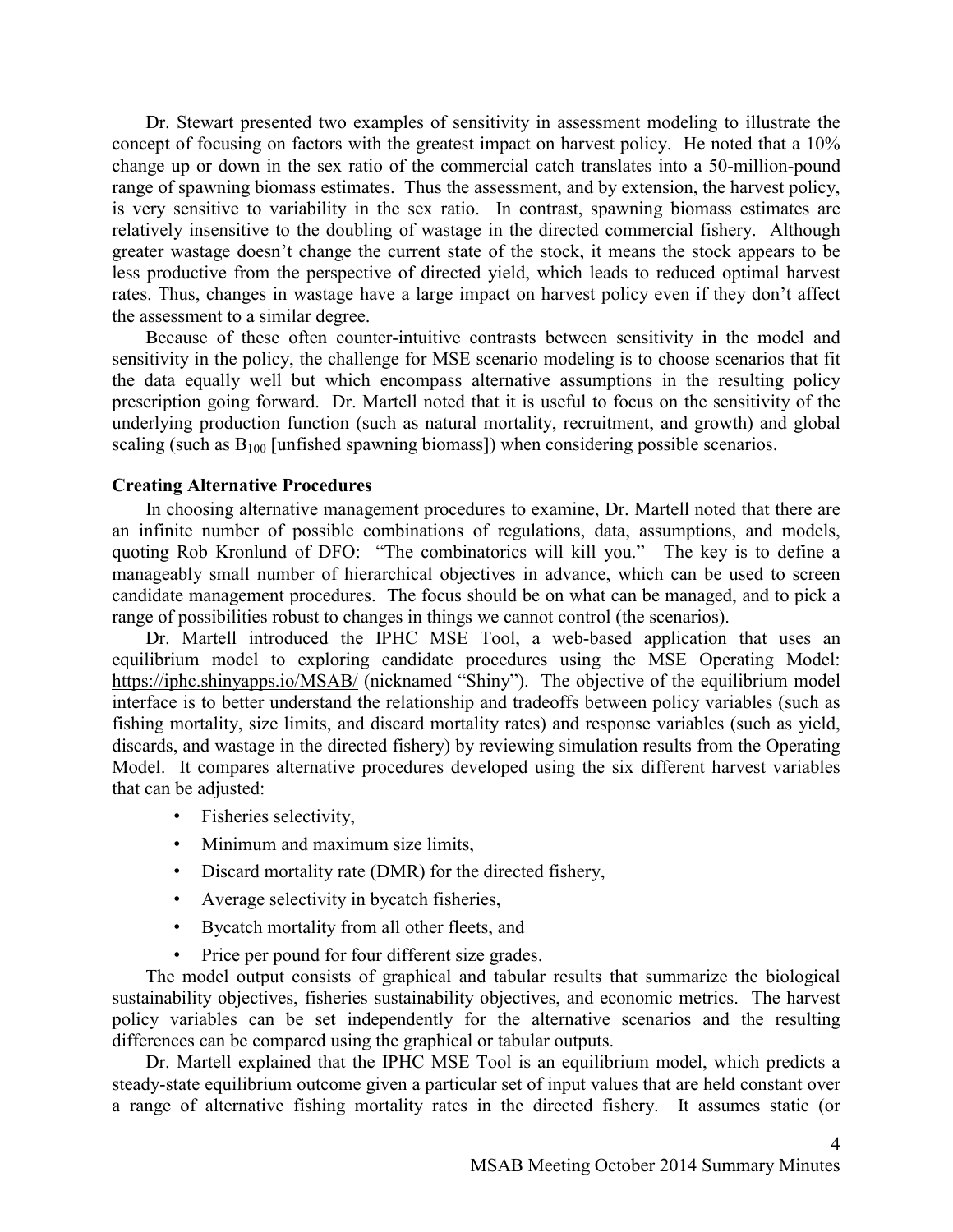stationary) underlying processes, but this relative simplicity makes it good for rapid response and analysis within this limitation. In contrast, a dynamic model that can account for processes (such as recruitment variation) or procedures (such as harvest control rules that are functions of stock status) that vary over time is much more complex both to develop and to use in a practical meeting. The process will be to use the equilibrium tools to better understand the long-term consequences of alternative policies, then filter candidate management procedures and further evaluate using a dynamic operating model (which is more computationally expensive than the simple equilibrium model).

The Board explored a series of examples using the tool, including changing selectivities and size limits. This allowed the Board to see the tool in action and better understand how to use it. The accompanying wide-ranging discussion encompassed topics as varied as size at age, the proportion of males in the catch, female fecundity and maternal effects, fishing behavior, wastage, economic incentives, and effects on future spawning biomass. Interactions among these variables were explored, noting which parameters are modeled and which are not, as well as what can be managed and what cannot.

Dr. Martell emphasized that the current tool is a good early realization, but not to overinterpret the results, as time-varying parameters and more detailed economic behaviors or incentives are not modeled. He noted the value of using the tool with an open and organic discussion like this, where the staff can respond directly to questions and the Board can investigate scenarios in real time without having to wait weeks or months to explore model results. He also noted that an equilibrium spatial model is in development, which will further enhance the value of the tool in analyzing candidate management procedures with respect to impacts of migration on harvest policy.

## **Research Priorities**

Dr. Martell opened the discussion of research priorities by noting that MSE is being identified as the vehicle for solving a large number of questions, not all of which are realistic at this time. With so many possibilities to pursue, research priorities need to be listed and ranked.

There are a huge number of moving parts to reconcile in modeling and managing halibut. The "Shiny" equilibrium tool can be used to help construct and evaluate procedures to run later in the dynamic Operating Model. The tool currently models only two fisheries, directed commercial and bycatch, but will eventually include other fisheries relevant to halibut. The fourarea model in development will offer an area-specific equilibrium approach where parameters such as migration and DMR can be modeled on an area-specific basis. In the future it will be desirable to consider control rules against a more dynamic background, but in the meantime alternative scenarios in the equilibrium model can be chosen to approximate the range of dynamic inputs. This process can help uncover gaps in knowledge and identify needed research.

The Board engaged in a wide-ranging discussion of research questions, including the following points:

- Some parameters are more important than others. Perhaps sideboards could be developed to focus on the more promising areas. The Board asked for staff advice on key sensitivities and the staff asked for Board feedback from using the tool.
- Suggested possible scenarios included missing fish (under-reporting of catch), variations in migration, change in size at age, and minimum size limits.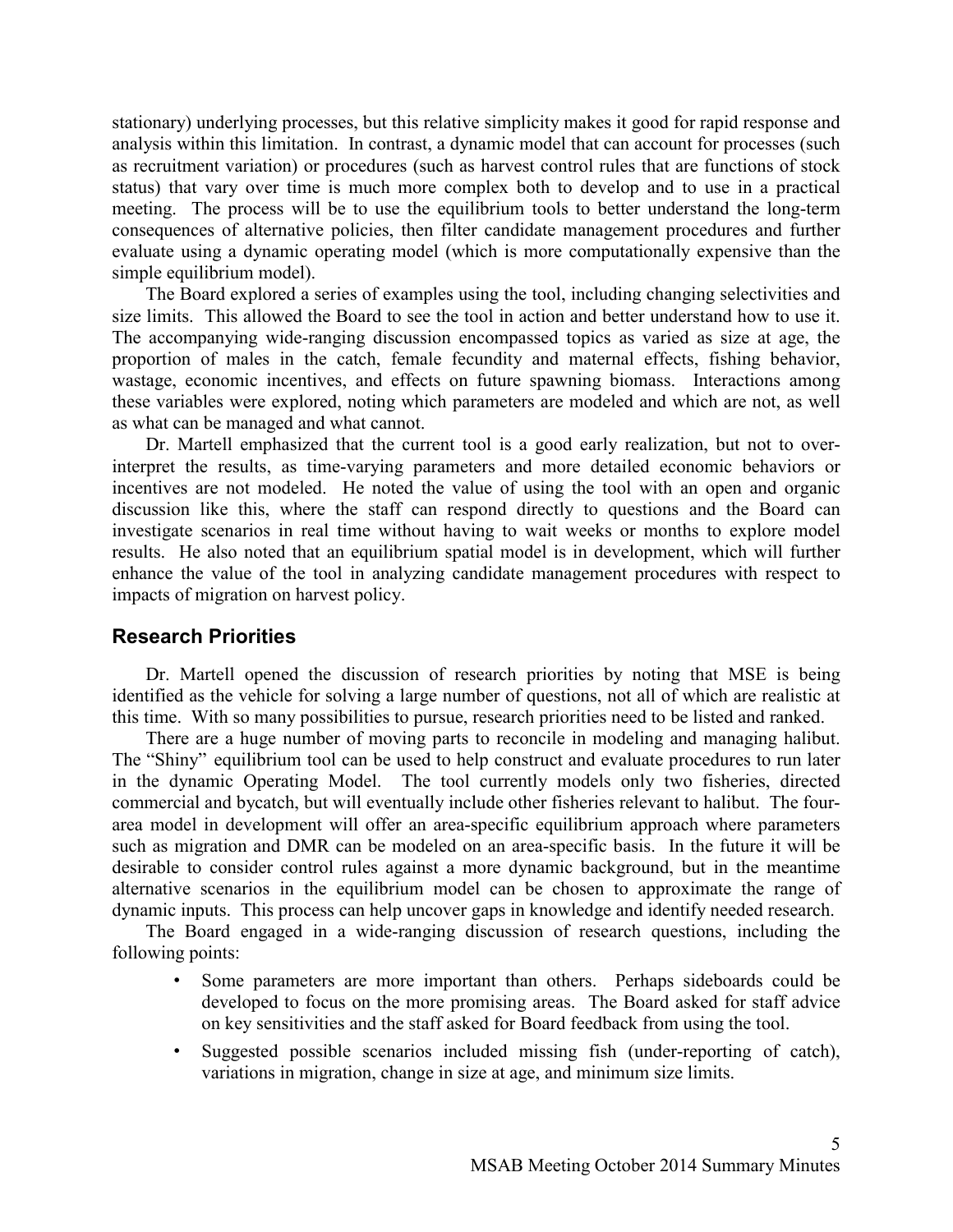• The precision of modeling is limited by the precision of data. In order to avoid false comfort from model results, management procedures need to be robust to the underlying data being wrong. A priority is to capture the big errors well and avoid chasing minor issues. The question of whether a larger, healthier stock should be used in modeling led to a discussion of the derivation of the current harvest control rules, which were based on modeling of both good and poor recruitment. The Board discussed the derivation of the current harvest policy limit and threshold points, as well as the different harvest rates used in the IPHC regulatory areas. [The background to the current harvest policy was presented at the October 2013 MSAB meeting:

[http://www.iphc.int/documents/MSAB/201310/IPHC\\_HP\\_MSAB\\_Oct13\\_v2.pdf\]](http://www.iphc.int/documents/MSAB/201310/IPHC_HP_MSAB_Oct13_v2.pdf)

- DMR was discussed in detail, including its significance to determining yield and its influence on harvest policy. Sources of discard rates and DMR information were reviewed, as well as gaps, assumptions, and biases associated with these data. The challenges and benefits of improving these data sources and the resulting DMR estimates were discussed. Efforts to reduce DMR in different sectors were noted.
- The critical importance of data collection to test any change in management procedures was emphasized. Absence of data means an absence of any ability to evaluate the impacts of procedures.
- Despite the gaps in current knowledge, developments on the status quo can nevertheless be more productive than waiting for perfect information.

## **The MSE Process for Pacific Hake (Whiting)**

The Board heard an informative [presentation](http://www.iphc.info/MSAB%20Documents/HakeMSEprocessForMSAB.pdf) by Dr. Allan Hicks on the MSE process for Pacific hake (whiting). The hake experience provides a useful comparison and reference for the halibut MSE process. The hake process has a great many similarities to what the halibut MSE is doing. Dr. Hicks indicated that the hake MSE process would also benefit from this interchange.

### **MSE Priorities and Objectives**

With the five overarching objectives in mind, the Board discussed the priorities for investigating candidate management procedures, beginning with the five management procedures from the previous meeting.

#### **The Five Overarching Objectives**

- Biological sustainability.
- Fishery sustainability and stability.
- Assurance of access.
- Minimize bycatch mortality.
- Serve consumer needs.

#### **The Five Management Procedures**

• Accounting for total mortality from all sources, by area.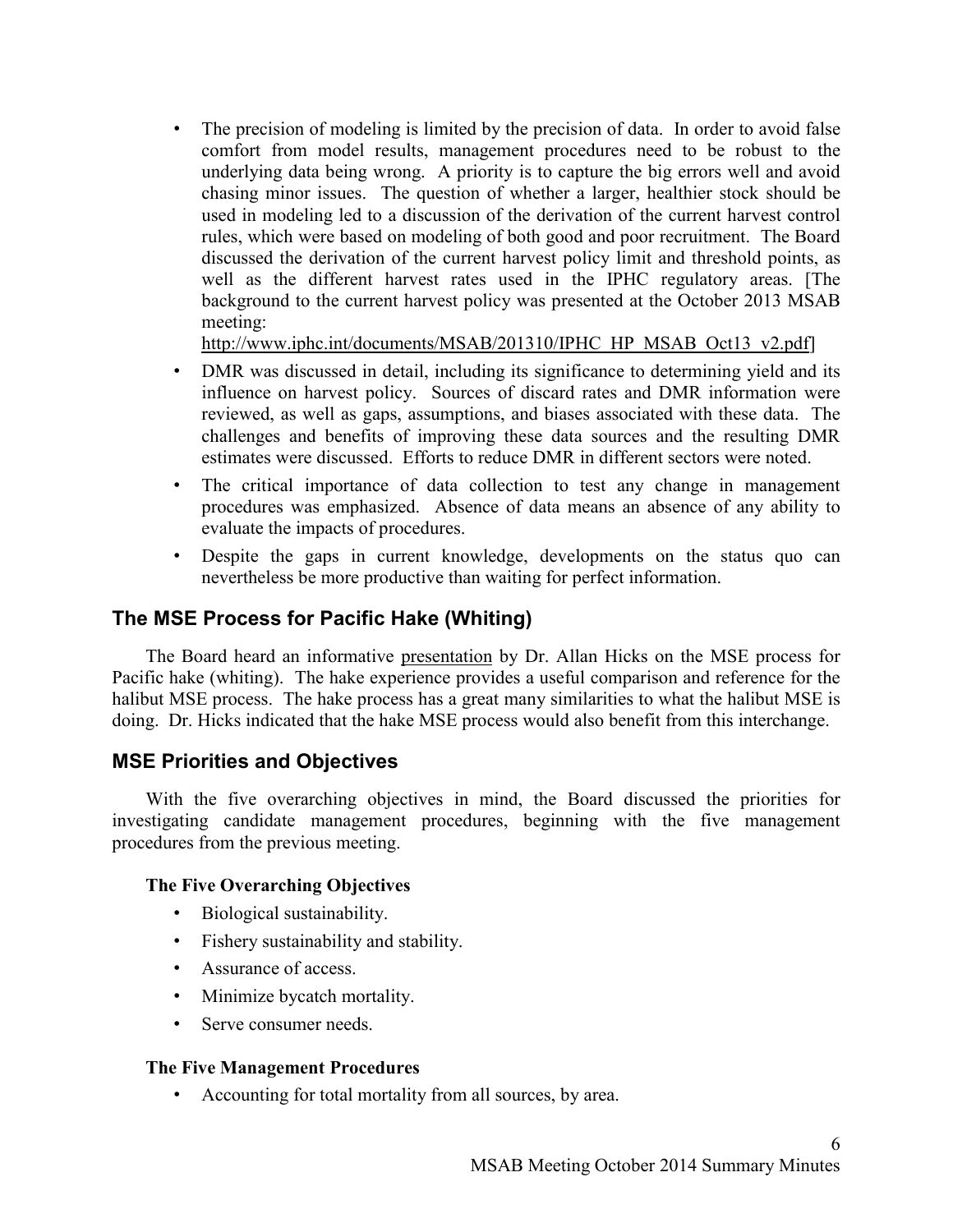- Size limits.
- Harvest strategies: the 30:20 control rule and the reference removal rates (21.5%) and 16.125%), coastwide and by area.
- National shares by allocation rather than apportionment.
- Bycatch mitigation.

Regarding this list of procedures and how they might be developed, the discussion highlighted the following points:

- These management procedures are very broad, and some are more tractable than others. All can be tuned in order to achieve management objectives. For example, various size limits or removal rates can be considered and adjusted such that the biological objectives are met.
- The first item on this list is about accounting for total mortality, and is not necessarily a specific management action.
- It will be helpful to include what operational steps would be required to implement a particular management measure – how to get from here to there. The transition from status quo to a new management procedure could involve a series of small changes over a number of years. Multiple management entities may be involved, as well as monitoring and enforcement outside the IPHC.
- The effects, benefits, and trade-offs among the procedures and how they affect different sectors and areas should be considered. Some may have positive or negative relationships with others, and unintended consequences should be avoided.
- It would be valuable to have the Shiny tool incorporate how well various procedures address the stated objectives. It was recognized that this would be a useful output but that it will take some time to develop.
- In considering how to investigate national shares and bycatch mitigation with coastwide tools, it was noted that national shares could be negotiated among the Parties to the Convention. Bycatch analysis will depend on a spatial structure to measure, so it will remain on the wish list until the future Operating Model can support it.

The Board discussed particular aspects of bycatch, including what mitigation means, the impact of bycatch, how bycatch can be reduced, and the trade-offs involved. The example of the Canadian integrated fisheries and other efforts to reduce bycatch were considered.

Returning to a previous discussion, the Board considered how DMR fits into the MSE evaluation. Is it a scenario or a procedure? Dr. Martell demonstrated an example of changing management procedures and testing the sensitivity of the results to DMR. The Board discussed ways to minimize excess handling and maximize efficiency in the fishery, as well as how to measure the value of these measures to the stock and the fishery.

Size limits were discussed as a way to leaving more older fish in the water and not to get more quota, and what this would represent in terms of trade-offs for future yield.

The Board considered whether any procedures needed to be added to the current list. Procedures relating to the recreational sector are desirable, but will need to wait until areaspecific analysis is available.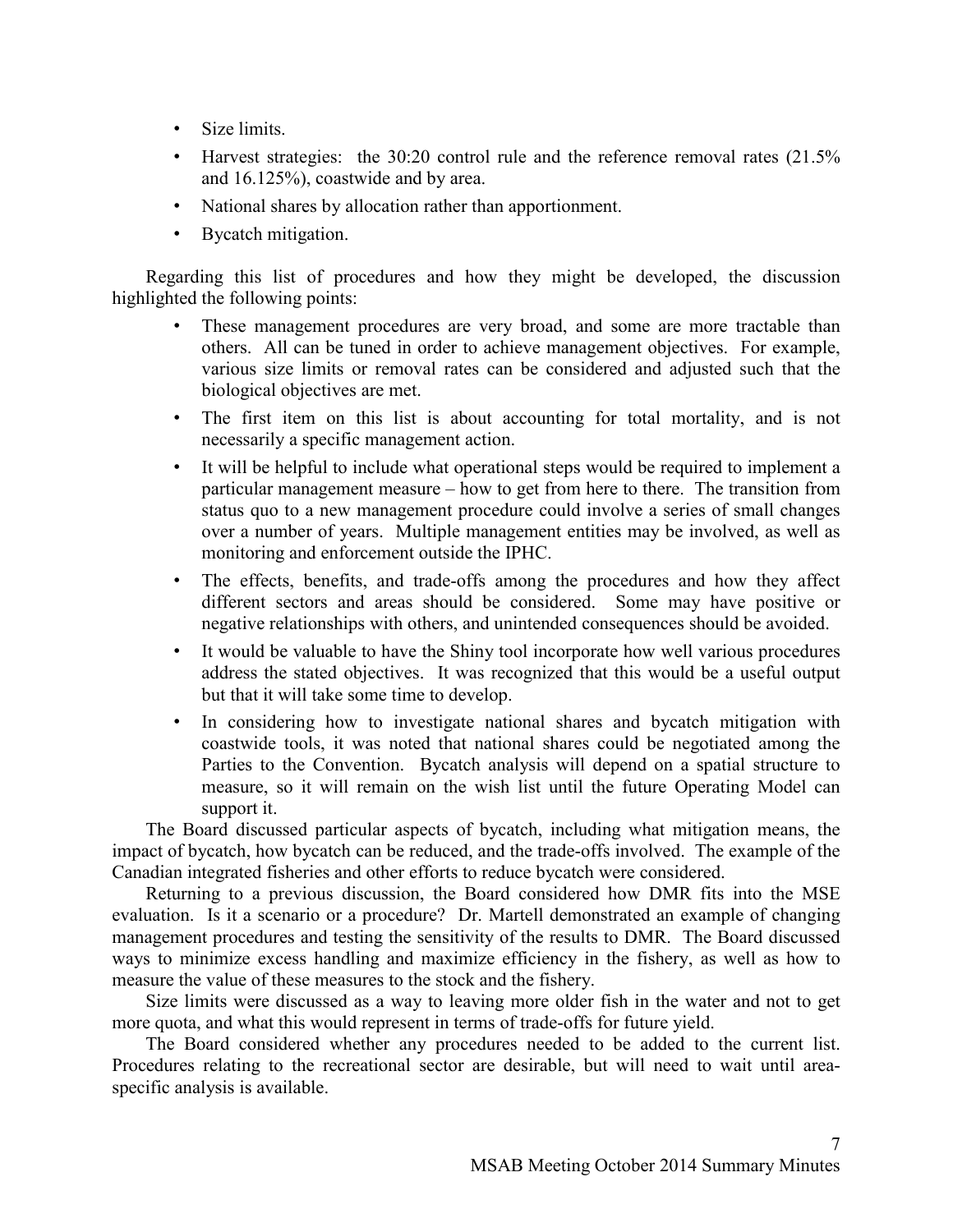It was stressed that the Shiny tool is for identification and screening of promising procedures, and not the final tool to choose procedures. It can be used by all the Board members, in real time, as they map the rough contours and trade-offs of candidate procedures, which can then be further refined in spatial and eventually dynamic testing. The task for Board members is to go forth and work with colleagues to explore the possibilities. In the meantime, the staff will be working on building the spatial and dynamic models, as well as developing a feedback process for Board members' experiences with evaluations using the MSE tool.

#### **MSE Governance**

The Board discussed governance of the MSE process in order to best serve the process and the Commission.

Initial discussion focused on the upcoming IPHC meeting cycle and how the work of the MSAB would be reported to the Commission, the other advisory bodies, and the public. This progressed to the larger topic of who should lead MSAB meetings and how they should be run. Noting that MSE should be a stakeholder-driven process, both Board and staff members acknowledged that it is awkward for staff members to present stakeholder views. This is more than a reporting issue; a successful MSE process requires buy-in among stakeholders, and the Commissioners and other stakeholders want to hear directly from the Board members. In addition, having staff members lead the meetings as they do now limits their personal participation in the process.

Various possible leadership options were presented and discussed, including a single chair, co-chairs, a panel, a chair and a rapporteur, and a chair or facilitator who is not a stakeholder. Aside from running meetings and reporting out, the leader(s) could also provide more coordination between meetings to move the process along and reduce the time spent at meetings catching up. If the chair or facilitator were not a stakeholder, it would be preferable to have someone with MSE experience.

Returning to the immediate future, the Board agreed that it would go one more round with staff reporting at the coming Interim and Annual Meetings, backed up by MSAB members in attendance. As the MSAB is still in a learning phase, there may not be much to report now, but in the future it will be much more important for the Board to clearly communicate its policy analyses and recommendations.

At the 2014 Interim Meeting, the staff will give the technical presentation and the Commissioners in attendance at this MSAB meeting will comment. The Commissioners will discuss options for MSAB leadership, and recommendations for MSAB facilitators should be forwarded to the lead Commissioners.

At the 2015 Annual Meeting, the staff will give the technical presentation and the MSAB members from the Conference Board and the Processor Advisory Group will report to those bodies. An outreach memo will be prepared by the staff to support complete and consistent reporting. The Board considered whether to convene a short MSAB meeting during the Annual Meeting, but decided against it.

The MSAB's next meeting is tentatively set for May 2015.